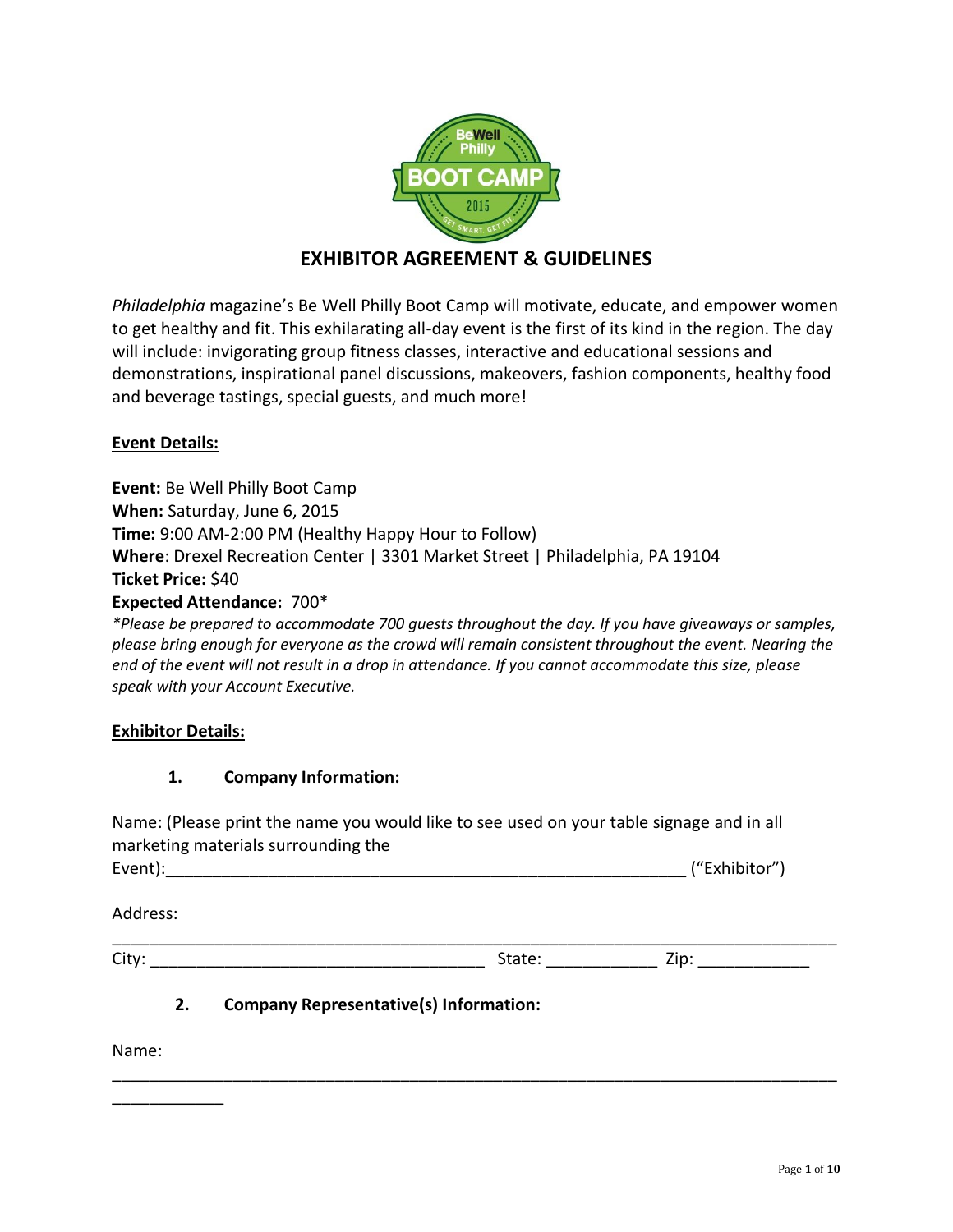|       |                                                                    | Phone: $\begin{pmatrix} 1 & 1 \\ 1 & 1 \end{pmatrix}$ $\begin{pmatrix} 1 & 1 \\ -1 & 1 \end{pmatrix}$ |
|-------|--------------------------------------------------------------------|-------------------------------------------------------------------------------------------------------|
| Name: |                                                                    |                                                                                                       |
|       |                                                                    |                                                                                                       |
|       | 3. Day-of-Event Contact Information (if different than the above): |                                                                                                       |
| Name: |                                                                    |                                                                                                       |
|       |                                                                    |                                                                                                       |

| $\overline{\phantom{0}}$<br>►.<br>- |  | - |
|-------------------------------------|--|---|
|                                     |  |   |

### **Exhibitor Services:**

\_\_\_\_\_\_\_\_\_\_\_\_\_\_\_\_\_\_\_\_\_\_\_\_\_\_\_\_\_\_\_\_\_\_\_\_

On June 6, 2015, between the hours of 9:00 AM and 2:00 PM, Exhibitor agrees to participate in the Event by providing and operating an exhibition booth and the service(s) and/or product(s) detailed below, subject to *Philadelphia* magazine's approval. Exhibitor will have between 6:30 AM and 8:30 AM to set up its table and/or station, and between 2:30 PM to 4:00 PM to break down its table and/or station.

The Exhibitor requests permission, which may be withheld in *Philadelphia* magazine's sole discretion, to offer the following service(s) and/or product(s) at its table:

Exhibitor agrees to execute any and all documents that *Philadelphia* magazine requires in order to offer the service(s) and/or product(s).

\_\_\_\_\_\_\_\_\_\_\_\_\_\_\_\_\_\_\_\_\_\_\_\_\_\_\_\_\_\_\_\_\_\_\_\_\_\_\_\_\_\_\_\_\_\_\_\_\_\_\_\_\_\_\_\_\_\_\_\_\_\_\_\_\_\_\_\_\_\_\_\_\_\_\_\_\_\_ \_\_\_\_\_\_\_\_\_\_\_\_\_\_\_\_\_\_\_\_\_\_\_\_\_\_\_\_\_\_\_\_\_\_\_\_\_\_\_\_\_\_\_\_\_\_\_\_\_\_\_\_\_\_\_\_\_\_\_\_\_\_\_\_\_\_\_\_\_\_\_\_\_\_\_\_\_\_ \_\_\_\_\_\_\_\_\_\_\_\_\_\_\_\_\_\_\_\_\_\_\_\_\_\_\_\_\_\_\_\_\_\_\_\_\_\_\_\_\_\_\_\_\_\_\_\_\_\_\_\_\_\_\_\_\_\_\_\_\_\_\_\_\_\_\_\_\_\_\_\_\_\_\_\_\_\_

The Exhibitor may offer an item for inclusion in the Be Well Boot Camp gift bags, which will be made available to Event guests. Only items of value will be included in the gift bags, so please do not offer solely brochures or pamphlets. A total of 700 gift bags will be created for the Event.

The Exhibitor requests permission, which may be withheld in *Philadelphia* magazine's sole discretion, to offer the following item(s) for inclusion in the gift bags:

\_\_\_\_\_\_\_\_\_\_\_\_\_\_\_\_\_\_\_\_\_\_\_\_\_\_\_\_\_\_\_\_\_\_\_\_\_\_\_\_\_\_\_\_\_\_\_\_\_\_\_\_\_\_\_\_\_\_\_\_\_\_\_\_\_\_\_\_\_\_\_\_\_\_\_\_\_\_ \_\_\_\_\_\_\_\_\_\_\_\_\_\_\_\_\_\_\_\_\_\_\_\_\_\_\_\_\_\_\_\_\_\_\_\_\_\_\_\_\_\_\_\_\_\_\_\_\_\_\_\_\_\_\_\_\_\_\_\_\_\_\_\_\_\_\_\_\_\_\_\_\_\_\_\_\_\_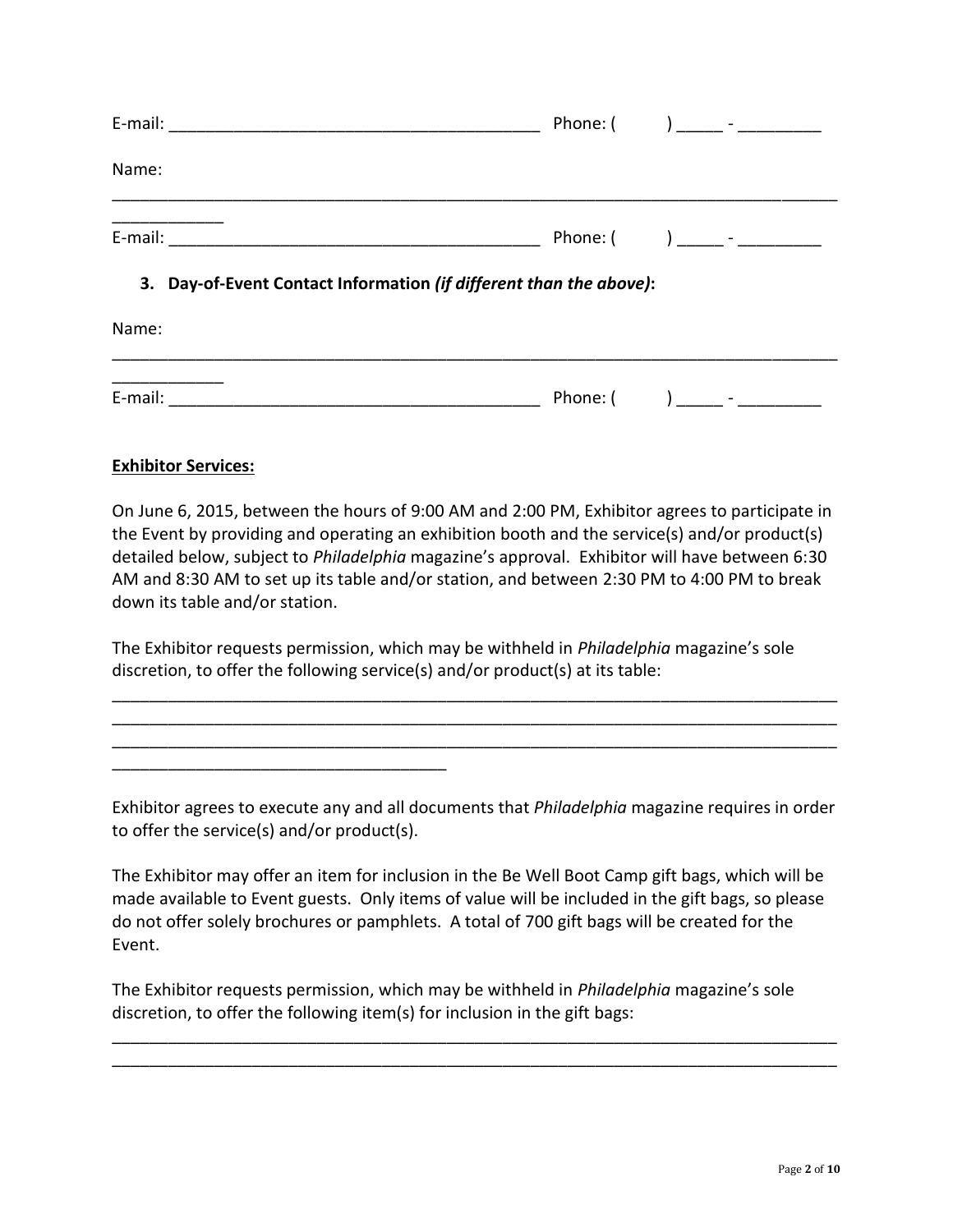If approved, gift bag items must be mailed to Philadelphia Magazine c/o Nadine Enders 1818 Market St, 36th floor Philadelphia PA, 19103 , or Exhibitor may schedule an appointment to drop off items during regular business hours. Deadline to provide gift bag items to *Philadelphia*  magazine is Wednesday, May 20th, 2015.

### **Exhibitor Benefits:**

- One (1) 8 foot table;
- Black Table linen;
- Two (2) chairs;
- Inclusion on event floor plan, which will be available to Event guests at registration; and
- Table signage;
- Other Requests: Please list other requests (such as electrical requests) below and we will do our best to accommodate you. We do not guarantee that we will accommodate your request, and we cannot accommodate electrical requests made the day of the event. *If you need access to electricity, please note how many outlets you will need and what you will be plugging in. \*Please note: You must provide your own extension cords.*

\_\_\_\_\_\_\_\_\_\_\_\_\_\_\_\_\_\_\_\_\_\_\_\_\_\_\_\_\_\_\_\_\_\_\_\_\_\_\_\_\_\_\_\_\_\_\_\_\_\_\_\_\_\_\_\_\_\_\_\_\_\_\_\_\_\_\_\_\_\_\_\_\_\_\_\_\_\_ \_\_\_\_\_\_\_\_\_\_\_\_\_\_\_\_\_\_\_\_\_\_\_\_\_\_\_\_\_\_\_\_\_\_\_\_\_\_\_\_\_\_\_\_\_\_\_\_\_\_\_\_\_\_\_\_\_\_\_\_\_\_\_\_\_\_\_\_\_\_\_\_\_\_\_\_\_\_ \_\_\_\_\_\_\_\_\_\_\_\_\_\_\_\_\_\_\_\_\_\_\_\_\_\_\_\_\_\_\_\_\_\_\_\_\_\_\_\_\_\_\_\_\_\_\_\_\_\_\_\_\_\_\_\_\_\_\_\_\_\_\_\_\_\_\_\_\_\_\_\_\_\_\_\_\_\_ \_\_\_\_\_\_\_\_\_\_\_\_\_\_\_\_\_\_\_\_\_\_\_\_\_\_\_\_\_\_\_\_\_\_\_\_\_\_\_\_\_\_\_\_\_\_\_\_\_\_\_\_\_\_\_\_\_\_\_\_\_\_\_\_\_\_\_\_\_\_\_\_\_\_\_\_\_\_ \_\_\_\_\_\_\_\_\_\_\_\_\_\_\_\_\_\_\_\_\_\_\_\_\_\_\_\_\_\_\_\_\_\_\_\_\_\_\_\_\_\_\_\_\_\_\_\_\_\_\_\_\_\_\_\_\_\_\_\_\_\_\_\_\_\_\_\_\_\_\_\_\_\_\_\_\_\_

Exhibitor understands that the Exhibitor Benefits may change as Event planning unfolds, may be subject to various editorial guidelines, and may be made to conform to other logistical requirements of the Event.

### **Food Sampling:**

All Exhibitors are required to submit food/beverage items for pre-approval by Drexel University and *Philadelphia* magazine. Once we receive your submission, we will move forward with sending the necessary Health Department paperwork to the applicable Exhibitors.

### **Load-In Information:**

Exhibitor load-in will occur on Saturday, June  $6^{th}$ , 2015 between 6:30 AM-8:30 AM. We recommend pulling up on either 33<sup>rd</sup> Street or Market Street outside of the venue. Upon arrival, please come through the main Recreation Center entrance (at the corner of 33<sup>rd</sup> and Market Streets.) A *Philadelphia* magazine staff member will greet you and show you where to go from there. Once you have unloaded your things\*, please move your vehicle to make room for other Exhibitors.

*\*Please note: you will need to bring your own hand cart(s).*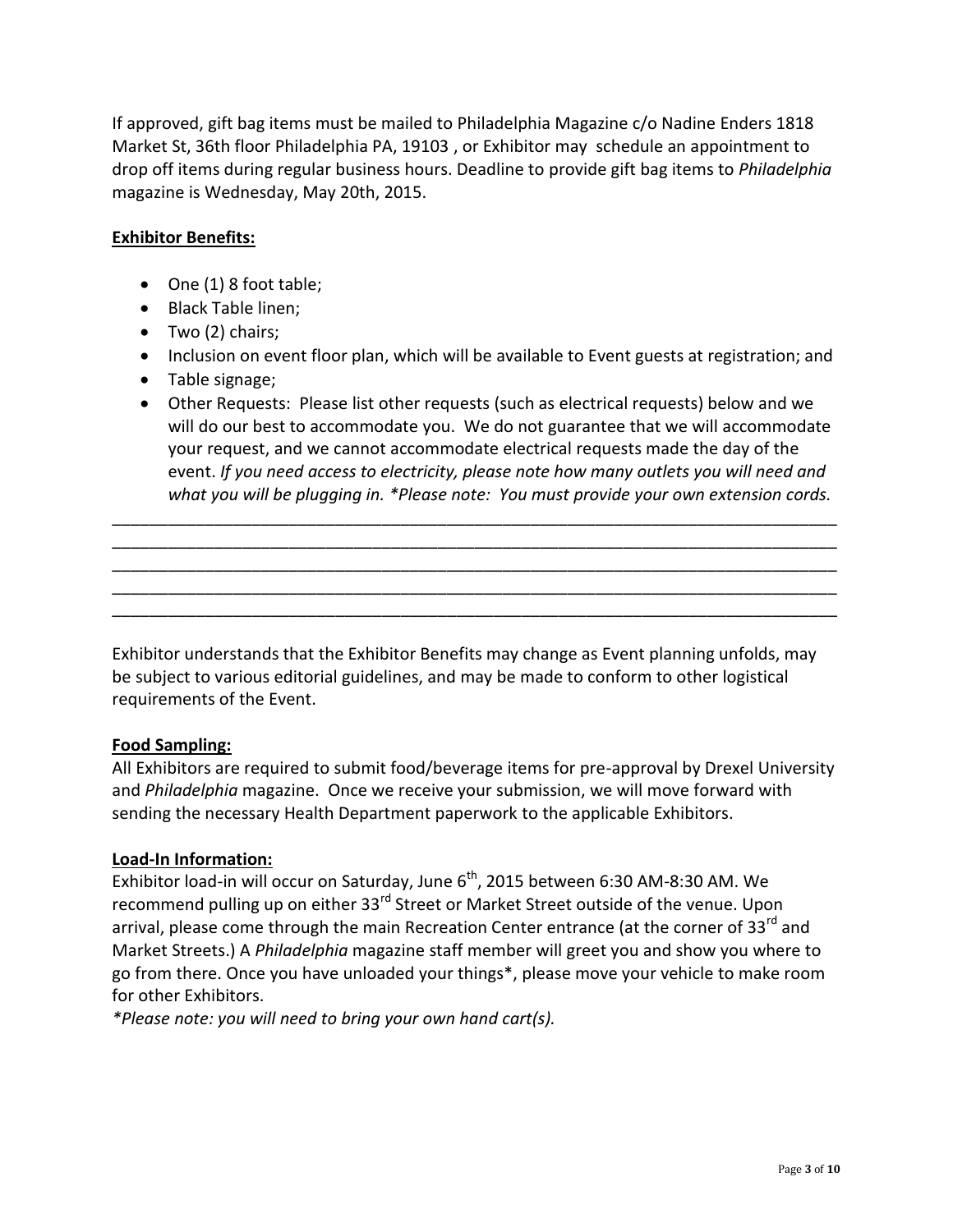### **Terms & Conditions:**

#### **1. Food & Beverages**

Exhibitor may not provide food or beverages on or about the Premises without first obtaining written permission from Drexel University and *Philadelphia* magazine, which permission may be withheld in *Philadelphia* magazine's sole discretion.

### **2. Timing**

Exhibitor may begin to set up no earlier than 6:30 AM and must clear the Premises no later than 4:00 PM. Exhibitor must be prepared to participate in the event from 9:00 AM until 2:00 PM. Exhibitor shall strictly adhere to these starting and finishing times.

### **3. Exhibitor Materials**

Exhibitor shall provide to *Philadelphia* magazine all logos and other materials necessary for *Philadelphia* magazine's provision of the benefits set forth in the Exhibitor Benefits description, including the Exhibitor Agreement, and any other information that Exhibitor provides to *Philadelphia* magazine (the "Exhibitor Materials"). Exhibitor grants *Philadelphia* magazine all rights to use the Exhibitor Materials in any media and for any purpose in connection with the operation and publicity for this Event (including, but not limited to editorial, artistic, promotional, or advertising purposes), without notice to Exhibitor, without further compensation, and without Exhibitor's approval. Exhibitor also grants *Philadelphia* magazine the non-exclusive, non-transferable, royalty-free right to use its names, trademarks and logos (the "Exhibitor Marks") as contemplated herein.

Exhibitor shall provide the Exhibitor Materials to *Philadelphia* magazine no later than May 8, 2015.

All Exhibitor Materials are subject to *Philadelphia* magazine's prior approval as to the nature, form, and/or content thereof. All Exhibitor Materials are subject to the requirements of any governmental or other legal compliance standards and practices. Exhibitor understands that *Philadelphia* magazine has the right, in its sole discretion, to reject, modify, edit and revise the Exhibitor Materials without Exhibitor's consent.

### **4. Intellectual Property Rights**

Exhibitor shall obtain all necessary licenses, rights, consents, permissions and/or permits to display, sell, and/or distribute copyrighted or trademarked material. Exhibitor is responsible for all costs arising from the use of patented, trademarked, franchised, or copyrighted material ("Proprietary Material") it uses during the Event. Exhibitor warrants that all Proprietary Material displayed, sold, or distributed at the Event has been duly licensed or authorized by its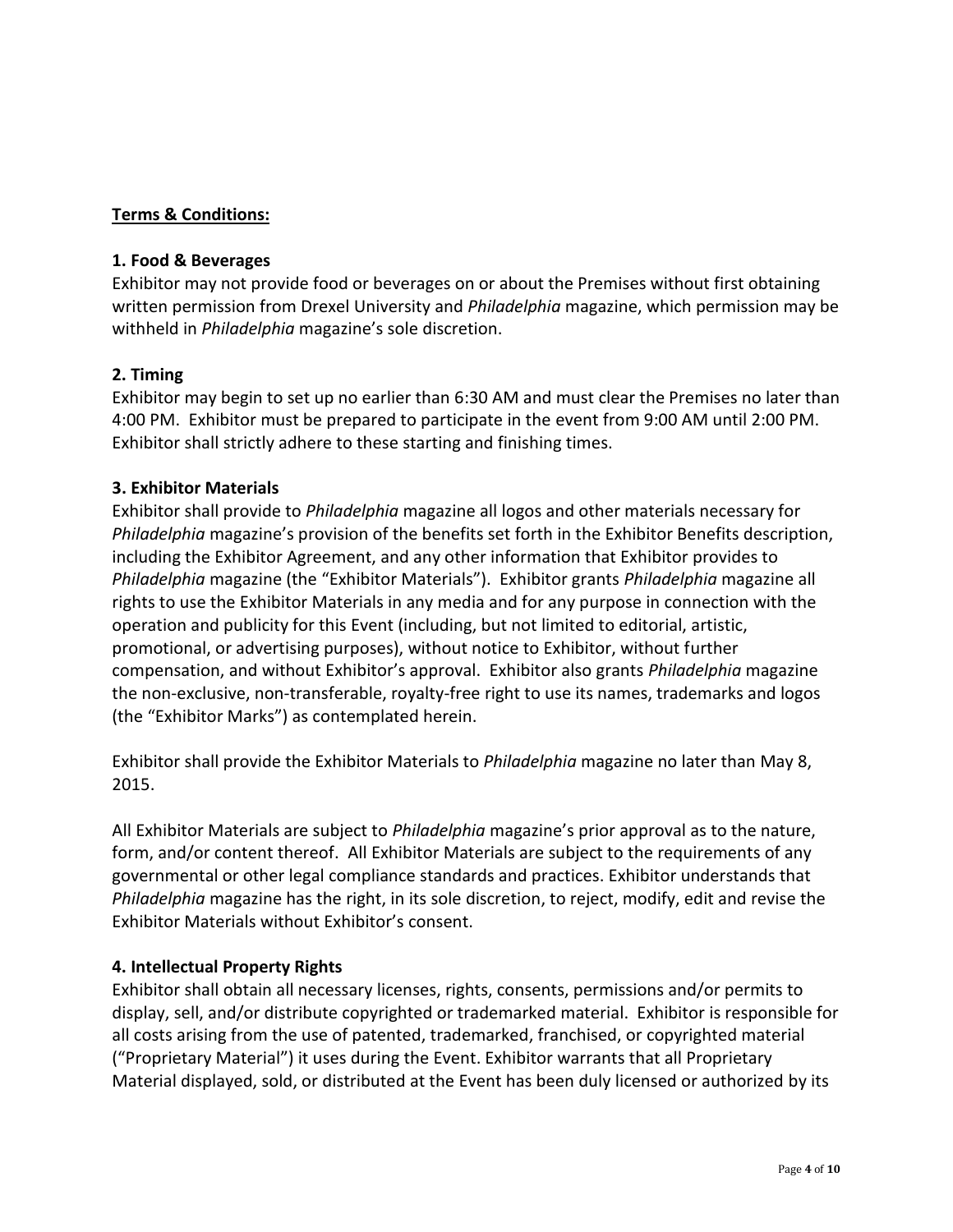owner or authorized representative and the Event will not infringe on any third party intellectual property rights.

### **5. Publicity Release**

Exhibitor, on behalf of itself and all employees, agents, and other representatives present at the Event ("Exhibitor Representatives"), authorizes *Philadelphia* magazine, its affiliates, successors, assigns, and licensees to use, exhibit, transmit, broadcast, publish, and license, on a world-wide basis, in perpetuity, and by digital or other method, any film or videotape, audio recording, footage, photograph, negative, reproduction and/or other recording ("Recordings") of the likeness of Exhibitor and Exhibitor's Representatives taken during the Event, in whole or in part, as may be changed, made through, and used in any medium whatsoever (now existing or hereinafter created) and in all forms of marketing and advertising, now or at any time in the future.

Exhibitor further grants, assigns, and transfers to *Philadelphia* magazine all rights of every nature relating to the reproduction and use of the Recordings, and hereby waives any rights that Exhibitor and Exhibitor's Representatives may have, including any right to inspect or approve the reproduction and use of the Recordings. Exhibitor grants permission to the *Philadelphia* magazine to modify or alter the Recordings in its discretion. Exhibitor also consents to the use of Exhibitor and Exhibitor Representative's name(s) in connection with the Recordings.

Exhibitor releases *Philadelphia* magazine, and its officers, directors, agents, and employees from any and all claims which the Exhibitor or Exhibitor's Representatives may have at any time by reason of the use of the likeness of Exhibitor and Exhibitor's Representatives as contemplated herein, including, without limitation, claims arising from rights of privacy or publicity.

## **6. Independent Contractor**

Exhibitor acknowledges and affirms that it is an independent contractor and not an employee of *Philadelphia* magazine. Exhibitor also acknowledges and affirms that it is responsible for determining the means and methods of performing the services contracted for under this Agreement and for all expenses and costs incurred in performing such services.

### **7. Insurance**

Exhibitor shall have the required insurance coverage outlined in Exhibit A (attached hereto). The required certificate(s) of insurance must be delivered to *Philadelphia* magazine no later than May 8, 2015. Exhibitor shall provide at least twenty (20) days prior written notice of cancellation.

Insurance policies must include Drexel University and Metro Corp. (d/b/a Philadelphia Magazine) as primary additional insureds.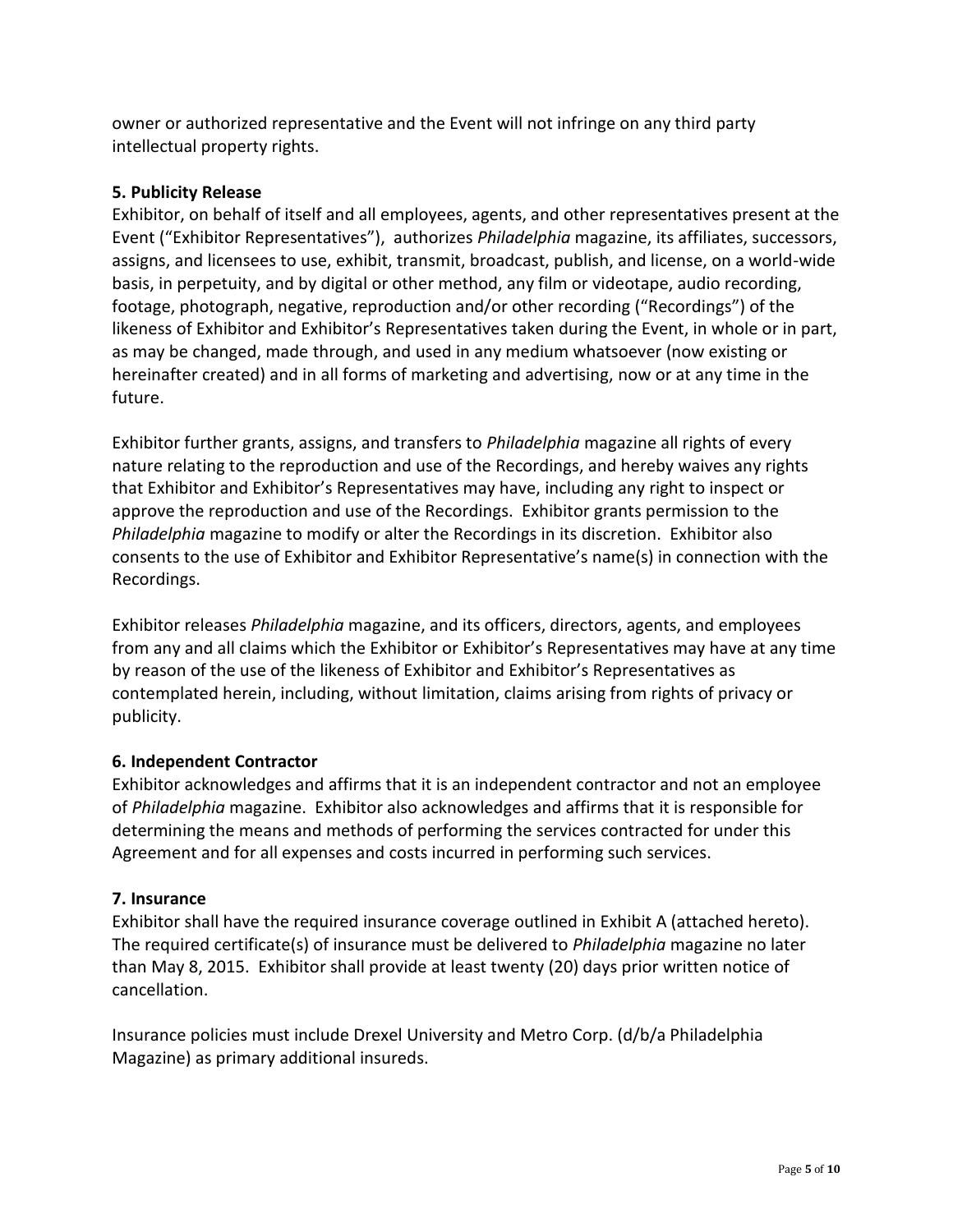The issuance of any insurance policy required under this Agreement and the minimum limits specified herein do not limit or restrict the Exhibitor's liability arising under or out of this Agreement.

### **8. Representations & Warranties**

Exhibitor hereby represents and warrants that:

- a. It has the full power and authority to make this agreement and grant all the rights granted hereunder;
- b. Any athletic trainers and other professionals rendering services hereunder are duly licensed in the Commonwealth of Pennsylvania;
- c. It will comply with all applicable federal, state, and local laws and ordinances in the use of the Premises and provision of services and products at the Event;
- d. It will comply with all rules and regulations that apply to the Premises and with the directions of all employees or agents responsible for the operation or security of the Premises;
- e. It will comply with all guidelines provided by *Philadelphia* magazine for the purpose of complying with *Philadelphia* magazine's obligations to produce the Event in conjunction with third parties; and
- f. It has not and will not represent itself to be an agent or employee of *Philadelphia*  magazine or Metro. Corp., *Philadelphia* magazine's parent company.

Exhibitor shall be solely responsible for acts and omissions of its employees, subcontractors, vendors, agents and employees, and any other persons or entities performing any services for or on behalf of the Exhibitor in connection with the Event.

## **9. Indemnification & Release**

Exhibitor and its employees, contractors, subcontractors, vendors, and agents hereby agree to defend, indemnify, and hold harmless Metro Corp. (d/b/a *Philadelphia* magazine), Drexel University, and their affiliates, agents, employees, trustees, officers, faculty, students, and invited guests from and against all actions, causes of action, claims, and demands and from all costs, damages, expenses, charges, debts, and liabilities (including attorneys' fees) that arise from or are connected with the Event, Exhibitor's use of the Premises, and/or the performance or non-performance of Exhibitor's duties under this Agreement, any breach of the representations and warranties the contained herein, and any injuries or losses resulting directly or indirectly from the exhibitor's participation in and provision of goods or services at the Event.

Exhibitor releases and waives any and all claims, demands, or causes of action against Metro Corp. (d/b/a *Philadelphia* magazine), Drexel University, and their affiliates, agents, employees, trustees, officers, faculty, students, and invited guests that arise from or are connected with the Event, Exhibitor's obligations pursuant to this Agreement and use of the Premises, any injury to Exhibitor's employees, invitees, guests or agents, or damage to or loss of Exhibitor's property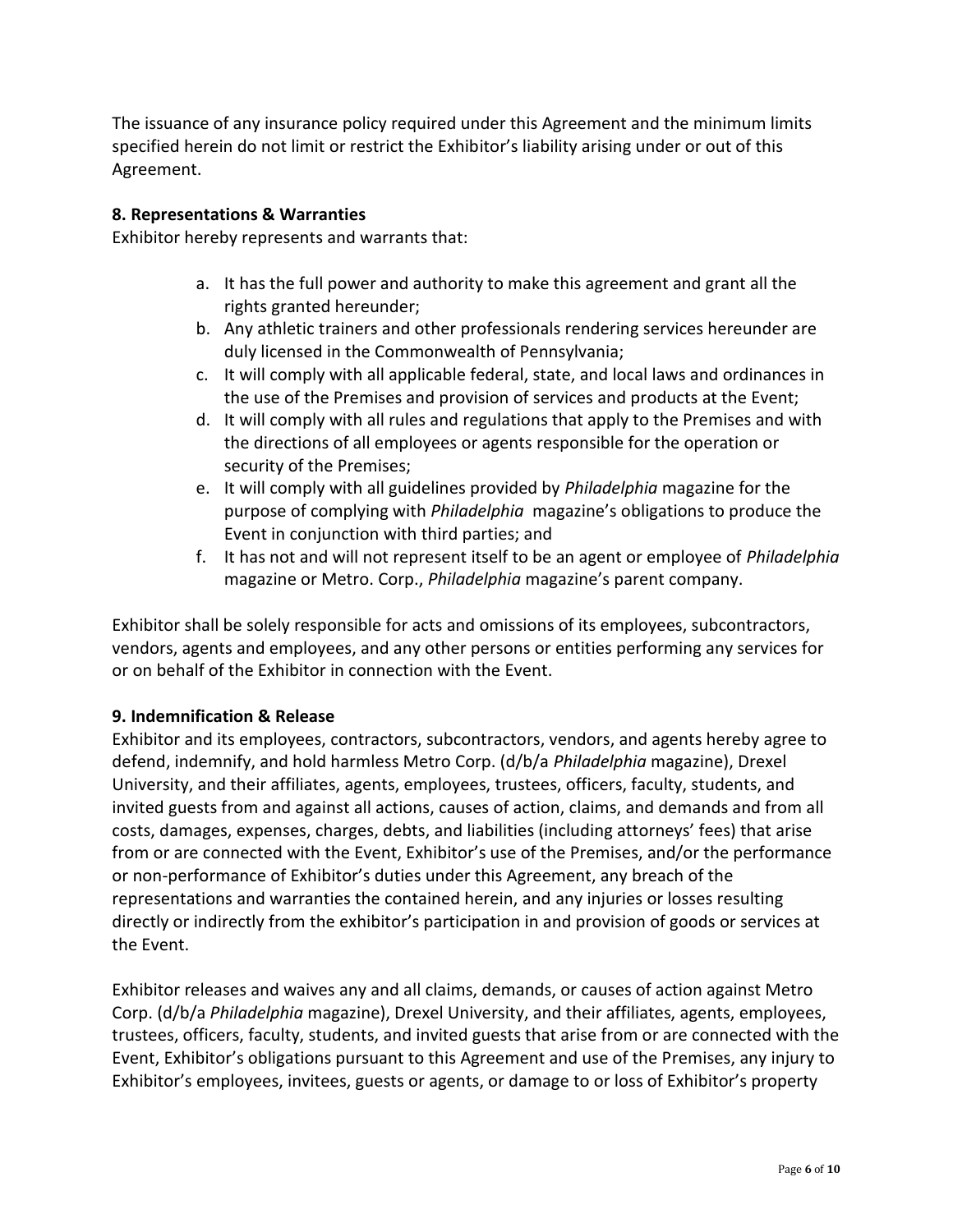that Exhibitor brings or stores on the Premises. Any property left on the Premises after the time period defined below will be considered abandoned and may be discarded.

#### **10. Termination**

*Philadelphia* magazine may terminate this Agreement at any time and in its sole discretion. In the event Exhibitor fails to comply with any of the terms and conditions of the Agreement, *Philadelphia* magazine reserves the right to retain as damages any fees Exhibitor paid under this Agreement, without prejudice to any other legal rights or remedies the *Philadelphia* magazine may have.

#### **11. Assignment**

Exhibitor may not assign any right it receives under this Agreement.

#### **Agreed to By:**

I have carefully read this Exhibitor Agreement and I agree to the terms contained therein.

Name:

Title:

Signature: \_\_\_\_\_\_\_\_\_\_\_\_\_\_\_\_\_\_\_\_\_\_\_\_\_\_\_\_\_\_\_\_\_\_\_\_\_\_\_\_\_\_\_\_ Date: \_\_\_\_\_\_\_\_\_\_\_\_\_\_\_\_\_\_\_\_

\_\_\_\_\_\_\_\_\_\_\_\_\_\_\_\_\_\_\_\_\_\_\_\_\_\_\_\_\_\_\_\_\_\_\_\_\_\_\_\_\_\_\_\_\_\_\_\_\_\_\_\_\_\_\_\_\_\_\_\_\_\_\_\_\_\_\_\_\_\_\_\_\_\_\_\_\_\_

\_\_\_\_\_\_\_\_\_\_\_\_\_\_\_\_\_\_\_\_\_\_\_\_\_\_\_\_\_\_\_\_\_\_\_\_\_\_\_\_\_\_\_\_\_\_\_\_\_\_\_\_\_\_\_\_\_\_\_\_\_\_\_\_\_\_\_\_\_\_\_\_\_\_\_\_\_\_

*Philadelphia* **magazine and Drexel University reserve the right to assign space as equitably as possible. Space will be granted on a first-come first-serve basis. Please send all cancellation requests in writing to** *Philadelphia* **magazine. Written notice of cancellation must be received by May 8, 2015.**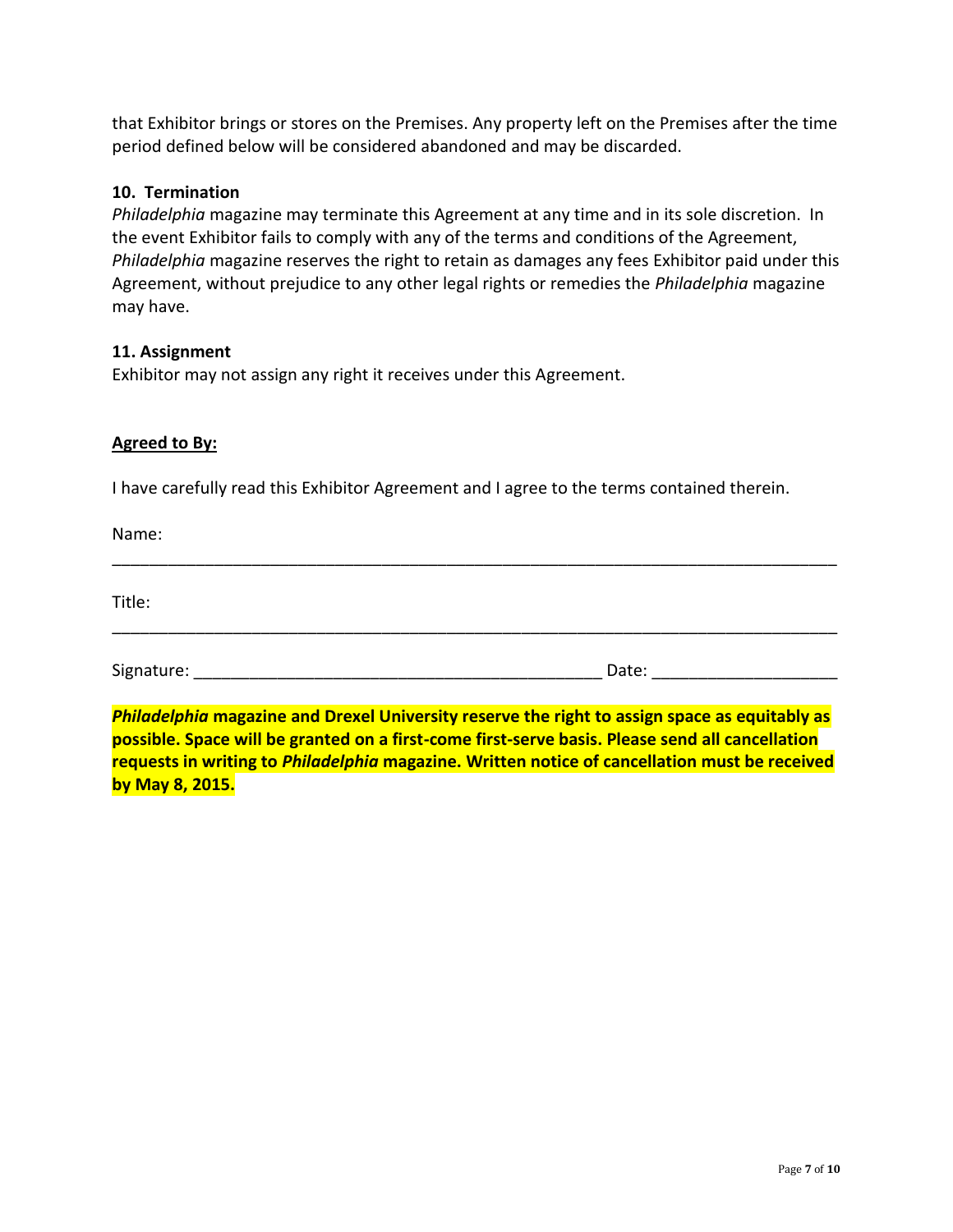## **Please return ALL requested forms to Nadine Enders at [nenders@phillymag.com](mailto:nenders@phillymag.com)** EXHIBIT A

### **Be Well Philly Boot Camp Exhibitor Insurance Requirements COI Deadline: May 8th, 2015**

Exhibitor shall carry Commercial General Liability Insurance, Business Automobile Insurance, Workers' Compensation & Employer's Liability Insurance, and Commercial Umbrella Liability Insurance (using acceptable coverage forms) and Exhibitor shall provide Metro Corp. (d/b/a Philadelphia Magazine) with a Certificate of Insurance naming *Philadelphia* magazine and Drexel University as Additional Insured parties with respect to liability for any claim arising out of the negligence of the Named Insured.

## **Certificate Holder: Metro Corp. (d/b/a Philadelphia Magazine), 1818 Market Street, 36th Floor, Philadelphia, PA 19103**

The coverage provided by Exhibitor and reflected on its Certificate of Insurance shall include coverage for:

**Commercial General Liability (CGL)** (occurrence form) coverage not less than:

| \$1,000,000 | General Aggregate                               |  |
|-------------|-------------------------------------------------|--|
| \$1,000,000 | Products and Completed Operations Aggregate     |  |
| \$1,000,000 | Premises / Operations (Each Occurrence)         |  |
| \$1,000,000 | Personal & Advertising Injury (Each Occurrence) |  |
|             |                                                 |  |

 $\triangleright$  Coverage must be placed with a carrier rated not less than A-, X by A.M. Best Co.

## **Commercial Umbrella Liability** coverage not less than:

| \$2,000,000 | Policy Aggregate                         |
|-------------|------------------------------------------|
| \$2,000,000 | Products& Completed Operations Aggregate |
| \$2,000,000 | Premises / Operations (Each Occurrence)  |

 $\triangleright$  The schedule of underlying coverage shall include liability arising from premises/operations, products/completed operations, personal and advertising injury, Commercial Automobile Liability, Liquor Legal Liability and Employer's Liability

## **Workers' Compensation & Employer's Liability** coverage limits not less than:

| \$1,000,000   | Each Accident |
|---------------|---------------|
| $AA$ $000000$ | יז יו ה       |

- \$1,000,000 Disease Policy Limit
- \$1,000,000 Disease Each Employee
- $\triangleright$  Coverage must be placed with a carrier rated not less than A-, X by A.M. Best Co.
- $\triangleright$  Coverage must be provided in all States in which the work is to be performed or elsewhere as may be required

### **Commercial Automobile Liability** coverage not less than:

\$1,000,000 Combined Single Limit (CSL) -or-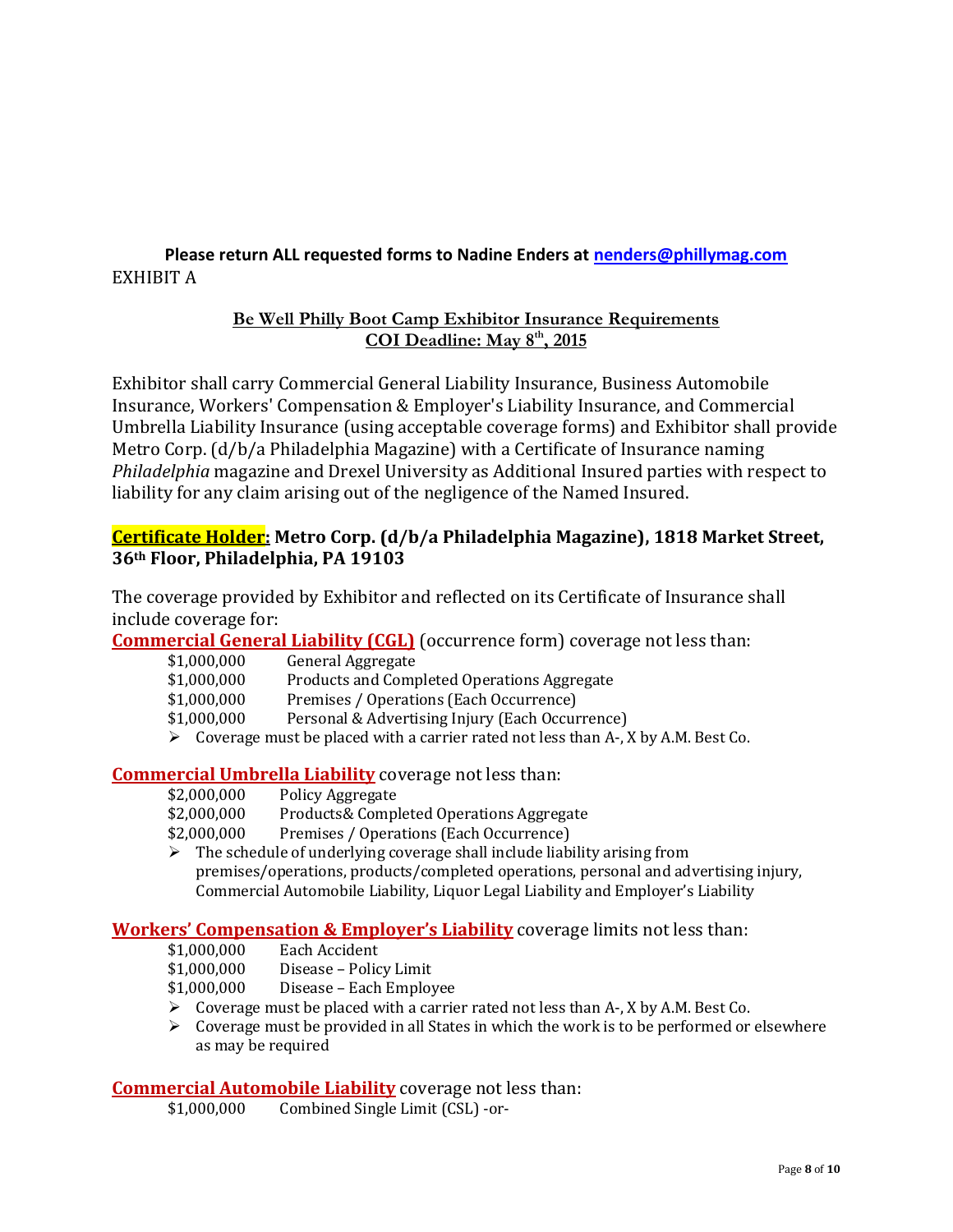- \$1,000,000 Bodily Injury per Accident
- \$1,000,000 Bodily Injury per Person
- \$1,000,000 Property Damage
- Coverage must be provided for liability arising out of all owned, leased, hired and nonowned automobiles.
- $\triangleright$  Coverage must be placed with a carrier rated not less than A-, X by A.M. Best Co.

**Liquor Legal Liability** (occurrence form) coverage not less than:

| \$2,000,000  | <b>General Aggregate</b> |  |
|--------------|--------------------------|--|
| $*1.000.000$ | Each Occurronco          |  |

- \$1,000,000 Each Occurrence
- $\triangleright$  Coverage must be provided where the contractor/exhibitor will be serving or distributing alcoholic beverages at any event.

### **The certificate must include the following as an Additional Insured(s)**:

Metro Corp., and its parents, subsidiaries, affiliates and assigns existing now or hereafter, including *Philadelphia* magazine are Additional Insured

> - *and* - Drexel University

Sponsor must provide *Philadelphia* magazine written notice of any reduction, cancellation or non-renewal of coverage at least twenty (20) days prior to the effective date thereof.

Certificates of Insurance must be emailed to nender[s@phillymag.com](mailto:mgavin@bostonmagazine.com) or mailed to the address below to the attention of Nadine Enders no later than May 8, 2015

> Philadelphia Magazine 1818 Market Street 36th Floor Philadelphia, PA 19103